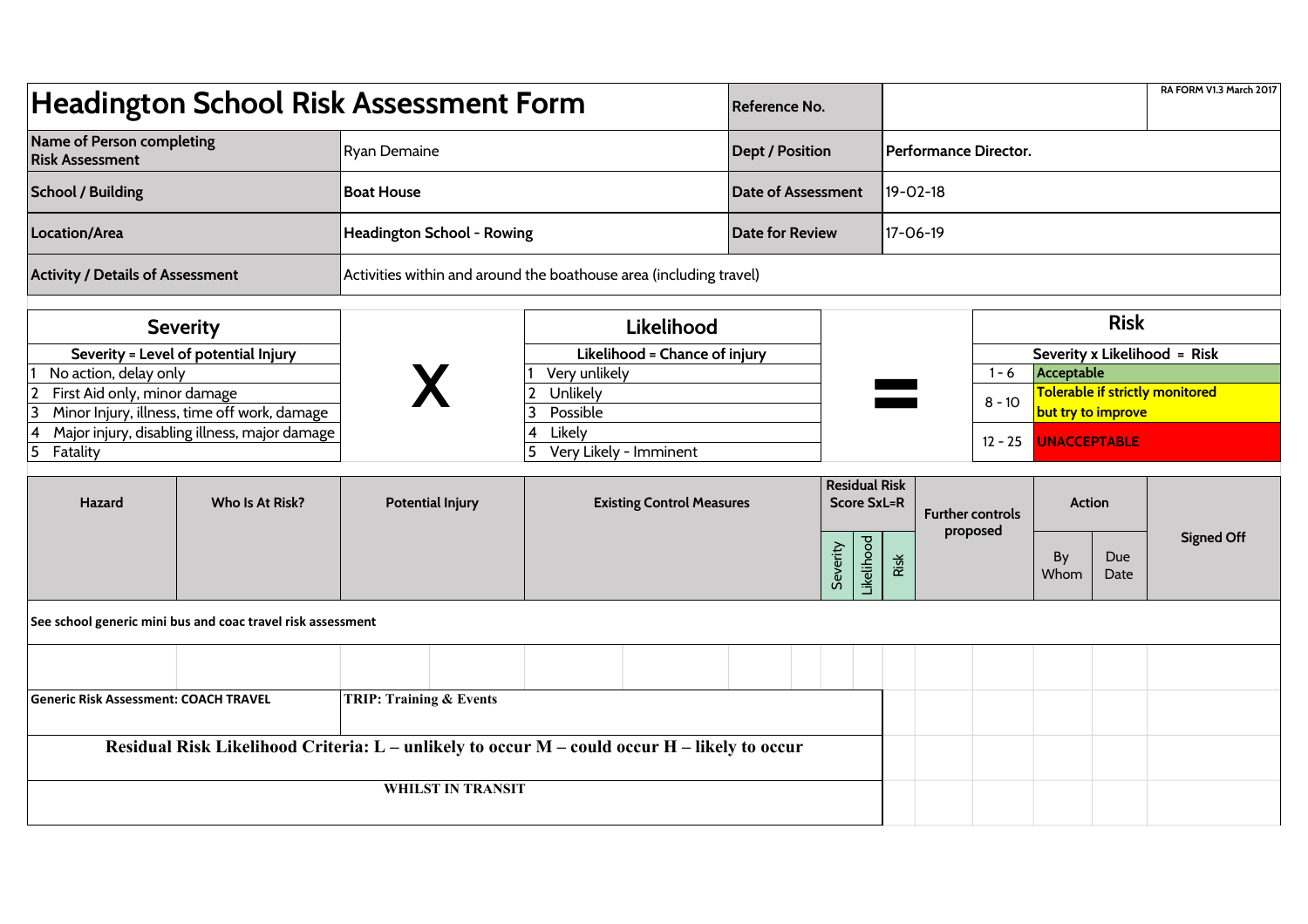| <b>HAZARD CATEGORY</b> | <b>CONTROL MEASURES FOR RISK MANAGEMENT</b>                                                                                                                                                                                                                                                                                                                                                                                                                                                                                                                                                                                                                                                                 |   |  |  |
|------------------------|-------------------------------------------------------------------------------------------------------------------------------------------------------------------------------------------------------------------------------------------------------------------------------------------------------------------------------------------------------------------------------------------------------------------------------------------------------------------------------------------------------------------------------------------------------------------------------------------------------------------------------------------------------------------------------------------------------------|---|--|--|
| Driver                 | Through observation, check that the driver is in a fit state to control a coach.<br>Second driver present for long journeys?<br>Coach bus drivers have licences.                                                                                                                                                                                                                                                                                                                                                                                                                                                                                                                                            | L |  |  |
| Student                | •Consider who should sit by the emergency exit.<br>•Identify students prone to travel sickness and place them near the front.<br>•Encourage students to bring still and not fizzy drinks for the coach journey.<br>•Give advice about eating on the journey (including sweets).<br>•Ensure parents have supplied travel pills if necessary and that they have been taken.<br>. When appropriate check who sits on the back seat<br>·Place rubbish bags on some seat armrests.<br>•Students to keep good order and not litter the coach.<br>•Clear instructions to keep seat belts on given.<br>•Ensure acceptable noise level in the bus maintained.<br>· Ensure students remain seated and facing forward. | L |  |  |
| Security               | Brief students to keep equipment and personal items safe during the journey and whilst vehicle is parked.<br>As far as possible keep valuables with students.                                                                                                                                                                                                                                                                                                                                                                                                                                                                                                                                               | L |  |  |
| Accidents              | •Ensure that at least one mobile phone is carried at all times.<br>•Ensure that the First Aid Kit is readily available and all staff know where it is located.<br>· Ensure that emergency procedures are carried and followed in the event of an accident.<br>•Staff to liaise with coach driver on safest place for group (stay on coach or evacuate to safer place). Group leader has<br>over-riding decision.<br>•On motorway the only reason for not evacuating the coach would be that the area beyond the crash barrier created a<br>greater danger for the group or unsuitable for individuals with special needs.                                                                                   | M |  |  |
|                        | <b>STOPS</b>                                                                                                                                                                                                                                                                                                                                                                                                                                                                                                                                                                                                                                                                                                |   |  |  |
| Students               | If necessary, staff liaises with driver to choose locations can board and alight safely.<br>Give timings for return to coach.<br>Staff to alight first and oversee students as they leave coach.<br>Give clear instructions with regard to road crossings (staff to supervise).<br>Staff to be vigilant of student behavior near roads and in car parks.<br>Head count on return to coach and before departing.                                                                                                                                                                                                                                                                                             | M |  |  |
|                        | <b>GENERAL</b>                                                                                                                                                                                                                                                                                                                                                                                                                                                                                                                                                                                                                                                                                              |   |  |  |
| Reliable firms         | Coach bookings with recognized/recommended coach companies<br>Any incident reported to EVC on return<br>EVC to keep record of trips                                                                                                                                                                                                                                                                                                                                                                                                                                                                                                                                                                         | L |  |  |
| Medical                | Students details and consent forms with group leader<br>First Aid Kits on coaches                                                                                                                                                                                                                                                                                                                                                                                                                                                                                                                                                                                                                           | L |  |  |